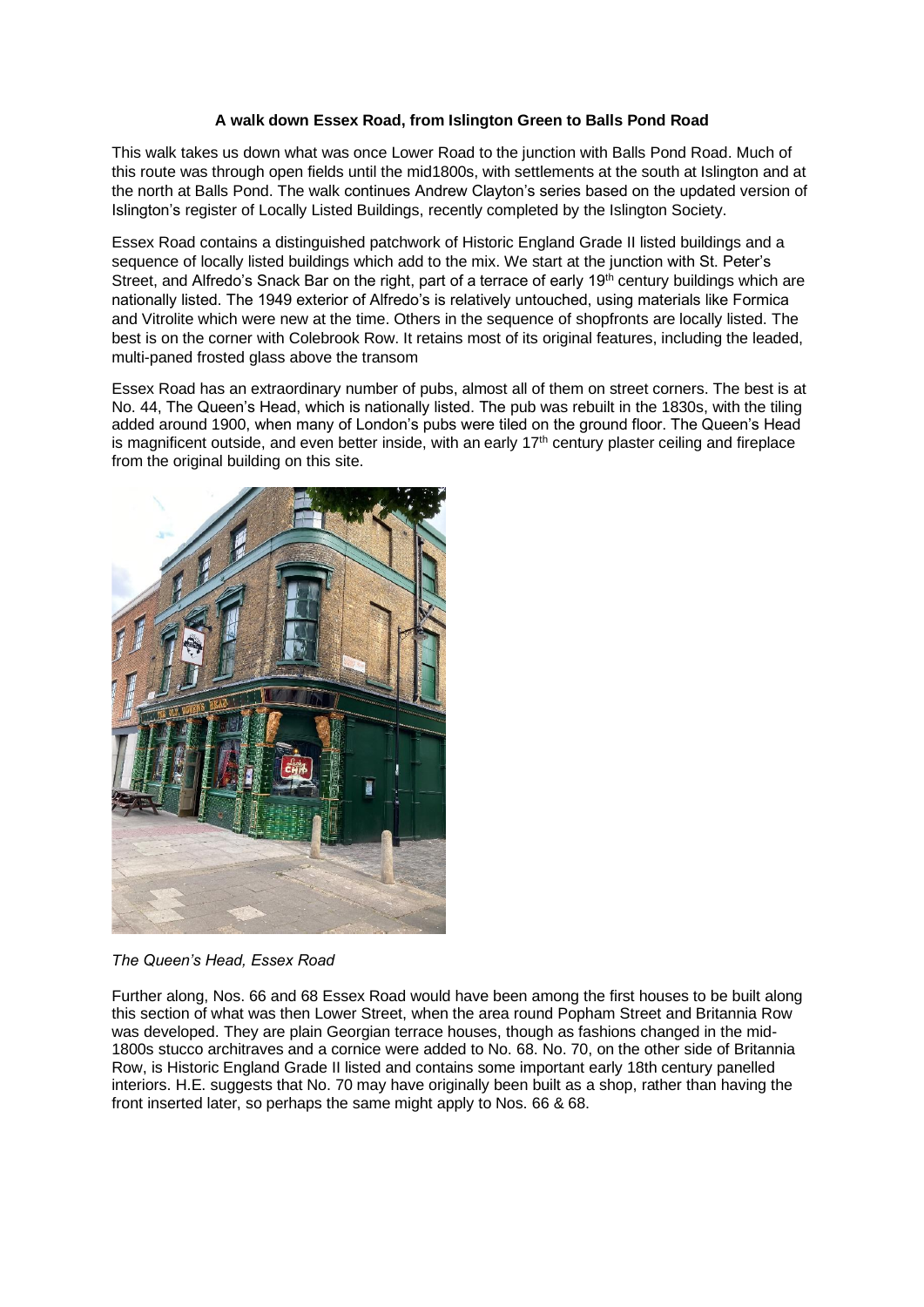

*Nos. 66 & 68 Essex Road* 

Cross to the left-hand side and at this point Essex Road begins to widen. Nos. 67and 69 make a handsome pair of Georgian terraced houses. The facades have been renewed with dormers at roof level but their character remains. As you walk along, the road falls away to the right and the pavement is stepped higher, covering the course of the New River. This was one of the great engineering feats of early 17th century London, taking fresh water from springs in Hertfordshire to the New River Head near Sadler's Wells. Parts of the river were covered over, hence this area of raised pavement. Nos. 79 to 85 are nationally listed, late  $17<sup>th</sup>$  century in origin, re-fronted in the late  $18<sup>th</sup>$  century and extended in the  $20<sup>th</sup>$ . Inside, above the ground floor, the late  $17<sup>th</sup>$  century interiors are largely intact.

On the corner of Cross Street is a sequence of seven single storey shops with a concrete balustrade, which curves round the corner of Cross Street and Essex Road. No. 4 Cross Street is locally listed as a shopfront. They were built at the same time as the South Library in Essex Road (nationally listed) and so can be dated to 1921. No.4 is an important example of a shopfront of that era. Parts of the overall structure are in poor condition but enough remains to give this shopfront its value.

If you look back across the road you see another of Essex Road's corner pubs, on the junction with Popham Street, recently refurbished and restored. It was locally listed in 1993 as The Half Moon, but is now The Alpaca with the Taylor Walker fascia. It retains its green mottled tiling up to window level and plain green tiling up to the fascia. The leaded windows also remain. There was a pub on this site from the 1790s, but the current structure is later, with the tiled exterior late Victorian or Edwardian.

A bit further along is another fine pub, the Green Man. It dates from around the same time as the magnificent Peabody Square around the corner in Greenman Street, built as "model dwellings for the industrious classes" in 1864-5, by architect Henry Darbishire for the Peabody Trust. The pub was built on the site of the Lower Street Meeting House, a chapel for dissenters.

As with many urban walks, the interest level now drops a bit. Apart, that is, from the former Carlton Cinema on the left. It has a multicoloured Egyptian front, with recessed columns. Inside is equally magnificent, though now locked, in the Empire style. "Lavish" Pevsner calls it.

Stride on, across the junction with New North Road, until you get to Annette Crescent. This is now hard to see behind the vigorous growth of trees in the gardens in front, but if you walk round the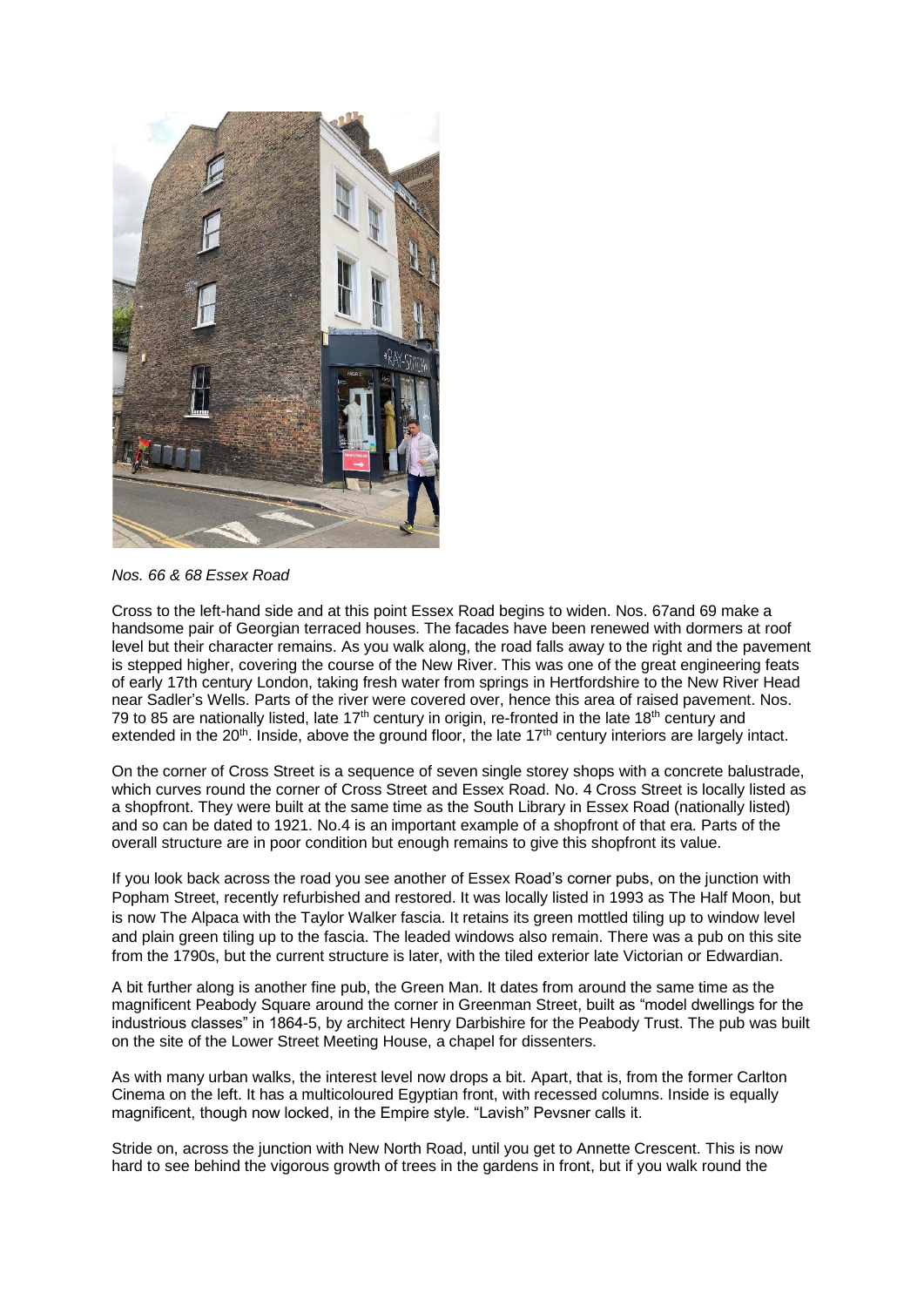crescent road you can see its value. It is comparatively early for Islington terrace housing, 1819, with well- preserved details, particularly the ironwork.

Close by is No. 292 Essex Road, an important early 1800s landmark. It is also a memorial to a long forgotten industrial process, the manufacture of canvas based decorative floorcloth. It was built in 1812 and in 1829 was occupied by Samuel Ridley and Company, the leading manufacturer of floorcloth in London. Floorcloth was a precursor of linoleum and was much in fashion in the 1700s and the first half of the 1800s. It was laid on top of wooden or stone floors, often imitating complex tile, parquet and marble patterns. It was gradually overtaken by linoleum, invented in 1855, and by the late 1800s this building was occupied by Probyn's, a beer bottling company which used the elevation of the building to display giant beer bottles. No. 292 Essex Road was taken over by Islington Council in 1972 and turned into offices. It was at this point that the windows were inserted into the front elevation and they make a mess of what was once a coherent Georgian Baroque industrial structure. But if you mentally blank out the windows above the ground floor, you can get a good idea of what was a very grand building for Georgian and early Victorian Essex Road. Giant Ionic pilasters rise from the first floor carrying an entablature with a central pediment and balustrade at the top.



*No. 292 Essex Road, a 19th century watercolour showing the building as it was before the insertion of windows.* 

The next major landmarks are Nos 324 to 328. They are hard to make out as they are set back behind later shopfronts. Cross the road and you can see a line of gable ends above the shops which are all that remain of the failed Islington Cattle Market. This opened in 1836 to challenge the cruelties and abuses of the Smithfield Market, where cattle were slaughtered close to the City of London itself. The Islington market was a well-designed enterprise. But it failed quickly, not because locals objected but because Smithfield's vested interests managed to get it closed down. The market itself was set at an angle to Lower Road and these buildings are marked on the map as market workers' cottages.